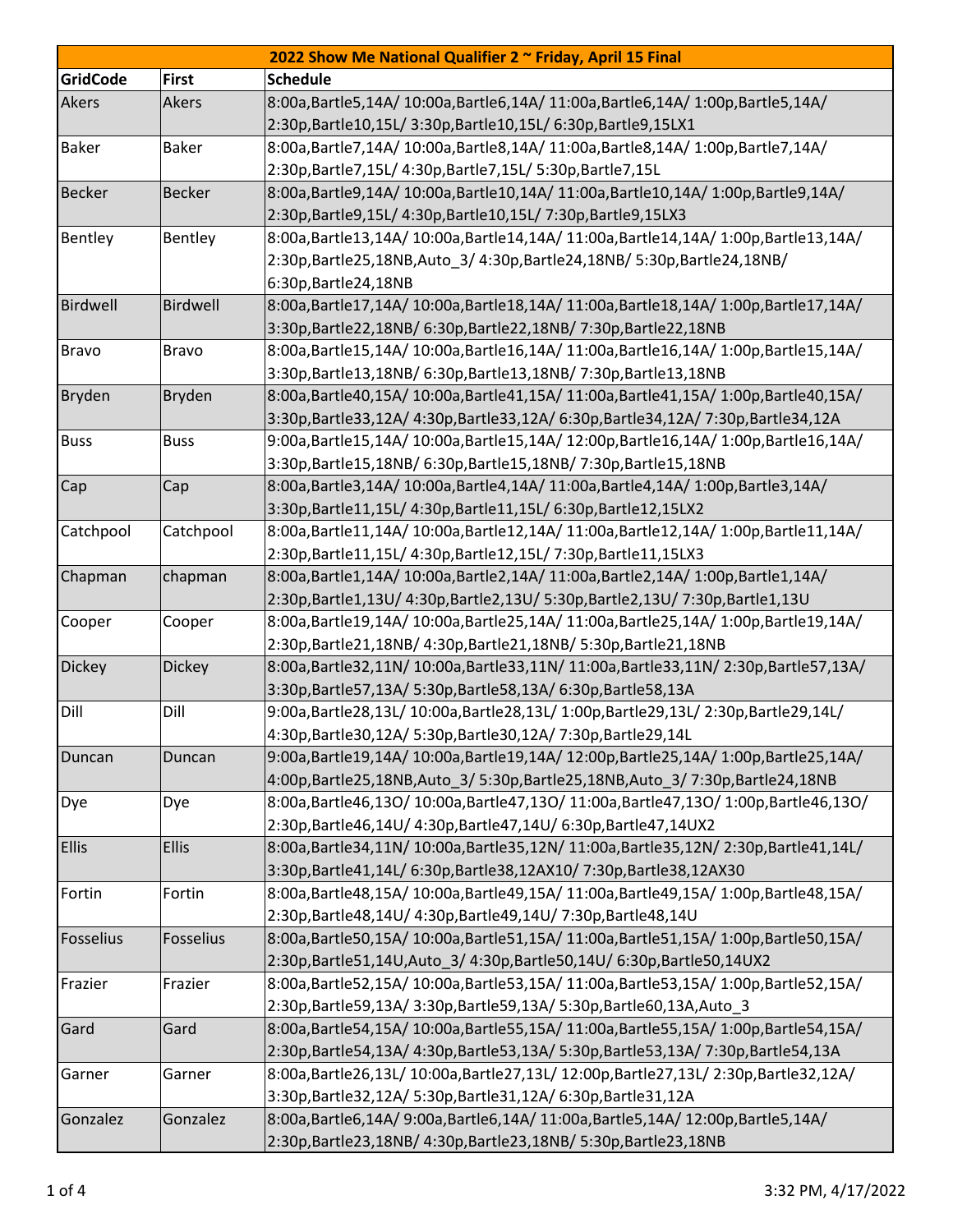| 2022 Show Me National Qualifier 2 ~ Friday, April 15 Final |              |                                                                                   |  |  |  |
|------------------------------------------------------------|--------------|-----------------------------------------------------------------------------------|--|--|--|
| <b>GridCode</b>                                            | <b>First</b> | <b>Schedule</b>                                                                   |  |  |  |
| Goodall                                                    | Goodall      | 9:00a,Bartle9,14A/10:00a,Bartle9,14A/12:00p,Bartle10,14A/1:00p,Bartle10,14A/      |  |  |  |
|                                                            |              | 3:30p, Bartle 9, 15L/ 4:30p, Bartle 9, 15L/ 6:30p, Bartle 10, 15LX2               |  |  |  |
| Gunter                                                     | Gunter       | 9:00a,Bartle11,14A/10:00a,Bartle11,14A/12:00p,Bartle12,14A/1:00p,Bartle12,14A/    |  |  |  |
|                                                            |              | 2:30p,Bartle24,18NB/ 3:30p,Bartle24,18NB                                          |  |  |  |
| Guo                                                        | Guo          | 8:00a,Bartle27,13L/9:00a,Bartle27,13L/12:00p,Bartle26,13L/2:30p,Bartle5,15L/      |  |  |  |
|                                                            |              | 4:30p,Bartle6,15L/ 5:30p,Bartle6,15L/ 7:30p,Bartle5,15L                           |  |  |  |
| Hernandez                                                  | Hernandez    | 3:30p,Bartle5,15L/4:30p,Bartle5,15L/6:30p,Bartle6,15L/7:30p,Bartle6,15L           |  |  |  |
| Hiemke                                                     | Hiemke       | 8:00a,Bartle41,15A/9:00a,Bartle41,15A/11:00a,Bartle40,15A/12:00p,Bartle40,15A/    |  |  |  |
|                                                            |              | 2:30p,Bartle36,12A/3:30p,Bartle36,12A/5:30p,Bartle35,12A/6:30p,Bartle35,12A       |  |  |  |
| Hormazabal                                                 | Hormazabal   | 8:00a,Bartle36,12N/ 10:00a,Bartle37,12N/ 11:00a,Bartle37,12N/ 1:00p,Bartle36,12N/ |  |  |  |
|                                                            |              | 3:30p,Bartle23,18NB/ 6:30p,Bartle23,18NB/ 7:30p,Bartle23,18NB                     |  |  |  |
| Hupf                                                       | Hupf         | 8:00a, Bartle 39, 15A/ 9:00a, Bartle 39, 15A/ 11:00a, Bartle 38, 12N, Auto_3/     |  |  |  |
|                                                            |              | 2:30p,Bartle30,12A/ 3:30p,Bartle30,12A/ 5:30p,Bartle29,14L/ 6:30p,Bartle29,14L    |  |  |  |
| Hutson                                                     | Hutson       | 8:00a,Bartle44,14O/10:00a,Bartle45,14O/11:00a,Bartle45,14O/1:00p,Bartle44,14O/    |  |  |  |
|                                                            |              | 2:30p,Bartle44,13A/ 4:30p,Bartle45,13A/ 5:30p,Bartle45,13A                        |  |  |  |
| lehl                                                       | lehl         | 8:00a,Bartle47,13O/9:00a,Bartle47,13O/11:00a,Bartle46,13O/12:00p,Bartle46,13O/    |  |  |  |
|                                                            |              | 2:30p, Bartle47, 14U / 3:30p, Bartle47, 14U                                       |  |  |  |
| Jett                                                       | Jett         | 8:00a,Bartle43,15A/9:00a,Bartle43,15A/11:00a,Bartle42,15A/12:00p,Bartle42,15A/    |  |  |  |
|                                                            |              | 2:30p,Bartle43,14L/ 3:30p,Bartle43,14L/ 6:30p,Bartle42,14LX1                      |  |  |  |
| Johannsen                                                  | Johannsen    | 8:00a,Bartle25,14A/ 9:00a,Bartle25,14A/ 11:00a,Bartle19,14A/ 12:00p,Bartle19,14A/ |  |  |  |
|                                                            |              | 2:30p, Bartle15, 18NB/ 4:30p, Bartle15, 18NB/ 5:30p, Bartle15, 18NB               |  |  |  |
| Johnson                                                    | Johnson      | 8:00a,Bartle49,15A/9:00a,Bartle49,15A/11:00a,Bartle48,15A/12:00p,Bartle48,15A/    |  |  |  |
|                                                            |              | 2:30p,Bartle49,14U/ 3:30p,Bartle49,14U/ 5:30p,Bartle48,14U/ 6:30p,Bartle48,14U    |  |  |  |
| JohnstonL                                                  | Johnston     | 8:00a,Bartle2,14A/ 9:00a,Bartle2,14A/ 11:00a,Bartle1,14A/ 12:00p,Bartle1,14A/     |  |  |  |
|                                                            |              | 3:30p,Bartle1,13U/ 4:30p,Bartle1,13U/ 6:30p,Bartle2,13U/ 7:30p,Bartle2,13U        |  |  |  |
| Keeney                                                     | Keeney       | 8:00a,Bartle62,15A/9:00a,Bartle62,15A/11:00a,Bartle61,15A/12:00p,Bartle61,15A/    |  |  |  |
|                                                            |              | 2:30p,Bartle62,13A/ 3:30p,Bartle62,13A/ 6:30p,Bartle61,13AX1                      |  |  |  |
| KileyB                                                     | Kiley        | 8:00a,Bartle37,12N/9:00a,Bartle37,12N/11:00a,Bartle36,12N/12:00p,Bartle36,12N/    |  |  |  |
|                                                            |              | 2:30p, Bartle 35, 12A/ 4:30p, Bartle 36, 12A/ 7:30p, Bartle 35, 12A               |  |  |  |
| KileyS                                                     | Kiley        | 8:00a,Bartle35,12N/9:00a,Bartle35,12N/11:00a,Bartle34,11N/12:00p,Bartle34,11N/    |  |  |  |
|                                                            |              | 2:30p, Bartle 38, 12A / 3:30p, Bartle 38, 12A / 6:30p, Bartle 37, 12AX 2          |  |  |  |
| Kirlin                                                     | Kirlin       | 8:00a, Bartle38, 12N, Auto_3/ 10:00a, Bartle39, 15A / 11:00a, Bartle39, 15A /     |  |  |  |
|                                                            |              | 2:30p,Bartle33,12A/ 4:30p,Bartle34,12A/ 5:30p,Bartle34,12A/ 7:30p,Bartle33,12A    |  |  |  |
| Klassen                                                    | Klassen      | 8:00a,Bartle45,14O/9:00a,Bartle45,14O/11:00a,Bartle44,14O/12:00p,Bartle44,14O/    |  |  |  |
|                                                            |              | 2:30p,Bartle45,13A/ 3:30p,Bartle45,13A/ 5:30p,Bartle44,13A/ 6:30p,Bartle44,13A    |  |  |  |
|                                                            |              |                                                                                   |  |  |  |
| Knuth                                                      | Knuth        | 8:00a,Bartle53,15A/ 9:00a,Bartle53,15A/ 11:00a,Bartle52,15A/ 12:00p,Bartle52,15A/ |  |  |  |
|                                                            |              | 2:30p,Bartle39,12A/ 4:30p,Bartle41,14L/ 5:30p,Bartle41,14L                        |  |  |  |
| Koch                                                       | Koch         | 8:00a,Bartle55,15A/ 9:00a,Bartle55,15A/ 11:00a,Bartle54,15A/ 12:00p,Bartle54,15A/ |  |  |  |
|                                                            |              | 2:30p,Bartle53,13A/ 3:30p,Bartle53,13A/ 5:30p,Bartle54,13A/ 6:30p,Bartle54,13A    |  |  |  |
| Kreul                                                      | Kreul        | 9:00a,Bartle30,15A/10:00a,Bartle30,15A/12:00p,Bartle31,11N/3:30p,Bartle26,14L/    |  |  |  |
|                                                            |              | 4:30p, Bartle 26, 14L / 6:30p, Bartle 39, 12AX20                                  |  |  |  |
| Krivohlavek                                                | Krivohlavek  | 9:00a,Bartle34,11N/ 10:00a,Bartle34,11N/ 12:00p,Bartle35,12N/ 1:00p,Bartle35,12N/ |  |  |  |
|                                                            |              | 3:30p,Bartle35,12A/4:30p,Bartle35,12A/6:30p,Bartle36,12AX1/7:30p,Bartle36,12AX3   |  |  |  |
|                                                            |              |                                                                                   |  |  |  |
| Kulas                                                      | Kulas        | 9:00a,Bartle58,15A/10:00a,Bartle58,15A/12:00p,Bartle60,15A/1:00p,Bartle60,15A/    |  |  |  |
|                                                            |              | 4:00p,Bartle60,13A,Auto_3/ 6:30p,Bartle59,13A/ 7:30p,Bartle59,13A                 |  |  |  |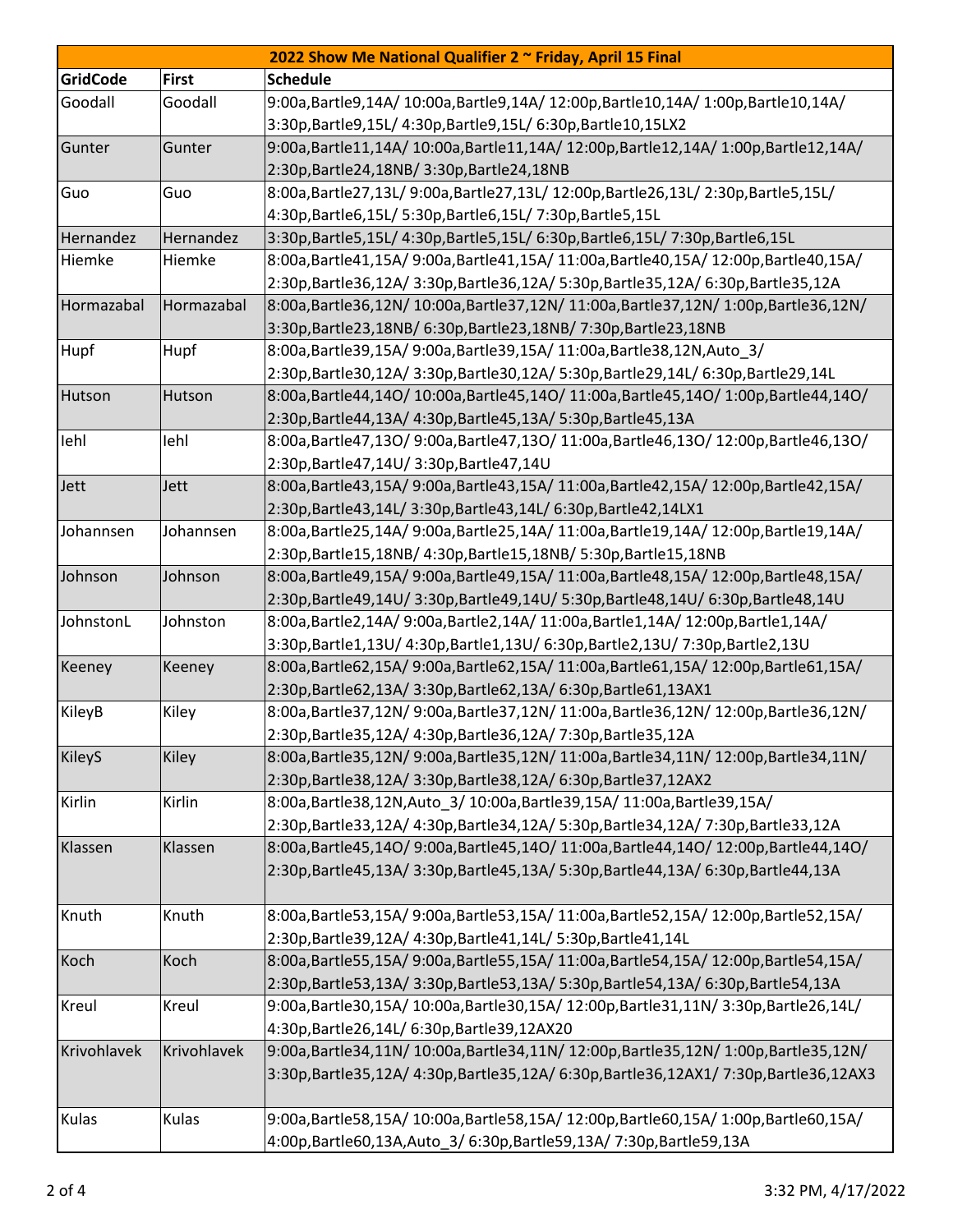| 2022 Show Me National Qualifier 2 ~ Friday, April 15 Final |                      |                                                                                    |  |  |
|------------------------------------------------------------|----------------------|------------------------------------------------------------------------------------|--|--|
| <b>GridCode</b>                                            | <b>First</b>         | <b>Schedule</b>                                                                    |  |  |
| Le                                                         | Le                   | 8:00a,Bartle51,15A/9:00a,Bartle51,15A/11:00a,Bartle50,15A/12:00p,Bartle50,15A/     |  |  |
|                                                            |                      | 2:30p,Bartle50,14U/ 3:30p,Bartle50,14U                                             |  |  |
| Lopez                                                      | Lopez                | 9:00a,Bartle40,15A/ 10:00a,Bartle40,15A/ 12:00p,Bartle41,15A/ 1:00p,Bartle41,15A/  |  |  |
|                                                            |                      | 3:30p,Bartle39,12A/ 4:30p,Bartle39,12A/ 6:30p,Bartle41,14L/ 7:30p,Bartle41,14L     |  |  |
| MahadevC                                                   | Mahadev              | 8:00a,Bartle33,11N/9:00a,Bartle33,11N/11:00a,Bartle32,11N/12:00p,Bartle32,11N/     |  |  |
|                                                            |                      | 2:30p,Bartle26,14L/ 4:30p,Bartle28,14L/ 5:30p,Bartle28,14L/ 7:30p,Bartle26,14L     |  |  |
| MahadevP                                                   | Mahadev              | 9:00a,Bartle36,12N/ 10:00a,Bartle36,12N/ 12:00p,Bartle37,12N/ 1:00p,Bartle37,12N/  |  |  |
|                                                            |                      | 3:30p,Bartle37,12A/ 4:30p,Bartle37,12A/ 6:30p,Bartle28,14L/ 7:30p,Bartle28,14L     |  |  |
| Mahoney                                                    | Mahoney              | 8:00a,Bartle8,14A/ 9:00a,Bartle8,14A/ 11:00a,Bartle7,14A/ 12:00p,Bartle7,14A/      |  |  |
|                                                            |                      | 2:30p, Bartle 8, 15L/ 4:30p, Bartle 8, 15L/ 5:30p, Bartle 8, 15L                   |  |  |
| Marcelino                                                  | Marcelino            | 9:00a,Bartle42,15A/ 10:00a,Bartle42,15A/ 12:00p,Bartle43,15A/ 1:00p,Bartle43,15A/  |  |  |
|                                                            |                      | 3:30p, Bartle42, 14L/ 4:30p, Bartle42, 14L/ 7:30p, Bartle42, 14LX3                 |  |  |
| Martin                                                     | Martin               | 8:00a,Bartle4,14A/ 9:00a,Bartle4,14A/ 11:00a,Bartle3,14A/ 12:00p,Bartle3,14A/      |  |  |
|                                                            |                      | 2:30p, Bartle3, 13U/ 3:30p, Bartle3, 13U/ 5:30p, Bartle4, 13U, Auto_3              |  |  |
| Matos                                                      | <b>Matos Torres</b>  | 9:30a, Bartle 38, 12N, Auto 3/ 12:00p, Bartle 39, 15A / 1:00p, Bartle 39, 15A /    |  |  |
|                                                            |                      | 2:30p,Bartle6,15L/ 3:30p,Bartle6,15L/ 5:30p,Bartle5,15L/ 6:30p,Bartle5,15L         |  |  |
| Mercado                                                    | Mercado              | 9:00a,Bartle1,14A/10:00a,Bartle1,14A/12:00p,Bartle2,14A/1:00p,Bartle2,14A/         |  |  |
|                                                            | Rivera               | 2:30p,Bartle2,13U/ 3:30p,Bartle2,13U/ 5:30p,Bartle1,13U/ 6:30p,Bartle1,13U         |  |  |
| Munsterman                                                 | Munsterman           | 8:00a,Bartle28,13L/10:00a,Bartle29,13L/12:00p,Bartle29,13L/2:30p,Bartle34,12A/     |  |  |
|                                                            |                      | 3:30p, Bartle 34, 12A/ 5:30p, Bartle 33, 12A/ 6:30p, Bartle 33, 12A                |  |  |
| <b>Myers</b>                                               | <b>Myers</b>         | 9:00a,Bartle26,13L/10:00a,Bartle26,13L/1:00p,Bartle27,13L/3:30p,Bartle31,12A/      |  |  |
|                                                            |                      | 4:30p,Bartle31,12A/ 6:30p,Bartle32,12A/ 7:30p,Bartle32,12A                         |  |  |
| Ortiz                                                      | Ortiz Boria          | 9:00a,Bartle3,14A/ 10:00a,Bartle3,14A/ 12:00p,Bartle4,14A/ 1:00p,Bartle4,14A/      |  |  |
|                                                            |                      | 4:00p, Bartle4, 13U, Auto_3/ 6:30p, Bartle3, 13U/ 7:30p, Bartle3, 13U              |  |  |
| Perez                                                      | Perez-               | 9:00a,Bartle44,14O/10:00a,Bartle44,14O/12:00p,Bartle45,14O/1:00p,Bartle45,14O/     |  |  |
|                                                            | Marrero              | 4:00p,Bartle51,14U,Auto_3/5:30p,Bartle51,14U,Auto_3/7:30p,Bartle44,13A             |  |  |
| RiveraJoel                                                 | Rivera               | 9:00a,Bartle46,13O/10:00a,Bartle46,13O/12:00p,Bartle47,13O/1:00p,Bartle47,13O/     |  |  |
|                                                            |                      | 3:30p,Bartle46,14U/ 4:30p,Bartle46,14U/ 6:30p,Bartle46,14UX1/ 7:30p,Bartle46,14UX3 |  |  |
|                                                            |                      |                                                                                    |  |  |
| RiveraJorge                                                | Rivera               | 9:00a,Bartle48,15A/ 10:00a,Bartle48,15A/ 12:00p,Bartle49,15A/ 1:00p,Bartle49,15A/  |  |  |
|                                                            |                      | 3:30p,Bartle48,14U/4:30p,Bartle48,14U/6:30p,Bartle49,14UX1/7:30p,Bartle49,14UX3    |  |  |
|                                                            |                      |                                                                                    |  |  |
| RiveraM                                                    | <b>Rivera Nieves</b> | 8:00a,Bartle56,15A/10:00a,Bartle57,15A/11:00a,Bartle57,15A/1:00p,Bartle56,15A/     |  |  |
|                                                            |                      | 2:30p,Bartle56,13A/ 4:30p,Bartle55,13A/ 5:30p,Bartle55,13A/ 7:30p,Bartle56,13A     |  |  |
| Routsong                                                   | Routsong             | 8:00a,Bartle30,15A/ 10:00a,Bartle31,11N/ 11:00a,Bartle31,11N/ 1:00p,Bartle30,15A/  |  |  |
|                                                            |                      | 3:30p,Bartle29,14L/ 4:30p,Bartle29,14L/ 6:30p,Bartle30,12A/ 7:30p,Bartle30,12A     |  |  |
| Salmen                                                     | Salmen               | 8:00a,Bartle16,14A/9:00a,Bartle16,14A/11:00a,Bartle15,14A/12:00p,Bartle15,14A/     |  |  |
|                                                            |                      | 2:30p, Bartle 22, 18NB/ 4:30p, Bartle 22, 18NB/ 5:30p, Bartle 22, 18NB             |  |  |
| Scannell                                                   | Scannell             | 8:00a,Bartle14,14A/ 9:00a,Bartle14,14A/ 11:00a,Bartle13,14A/ 12:00p,Bartle13,14A/  |  |  |
|                                                            |                      | 2:30p, Bartle 13, 18NB/ 4:30p, Bartle 13, 18NB/ 5:30p, Bartle 13, 18NB             |  |  |
| Sepulveda                                                  | Sepulveda            | 8:00a,Bartle18,14A/9:00a,Bartle18,14A/11:00a,Bartle17,14A/12:00p,Bartle17,14A/     |  |  |
|                                                            |                      | 2:30p, Bartle 14, 18NB/ 4:30p, Bartle 14, 18NB/ 5:30p, Bartle 14, 18NB             |  |  |
| <b>Sharples</b>                                            | Sharples             | 8:00a,Bartle29,13L/9:00a,Bartle29,13L/12:00p,Bartle28,13L/2:30p,Bartle31,12A/      |  |  |
|                                                            |                      | 4:30p,Bartle32,12A/ 5:30p,Bartle32,12A/ 7:30p,Bartle31,12A                         |  |  |
| Shrum                                                      | Shrum                | 8:00a,Bartle42,15A/10:00a,Bartle43,15A/11:00a,Bartle43,15A/1:00p,Bartle42,15A/     |  |  |
|                                                            |                      | 2:30p, Bartle42, 14L/ 4:30p, Bartle43, 14L/ 6:30p, Bartle43, 14LX2                 |  |  |